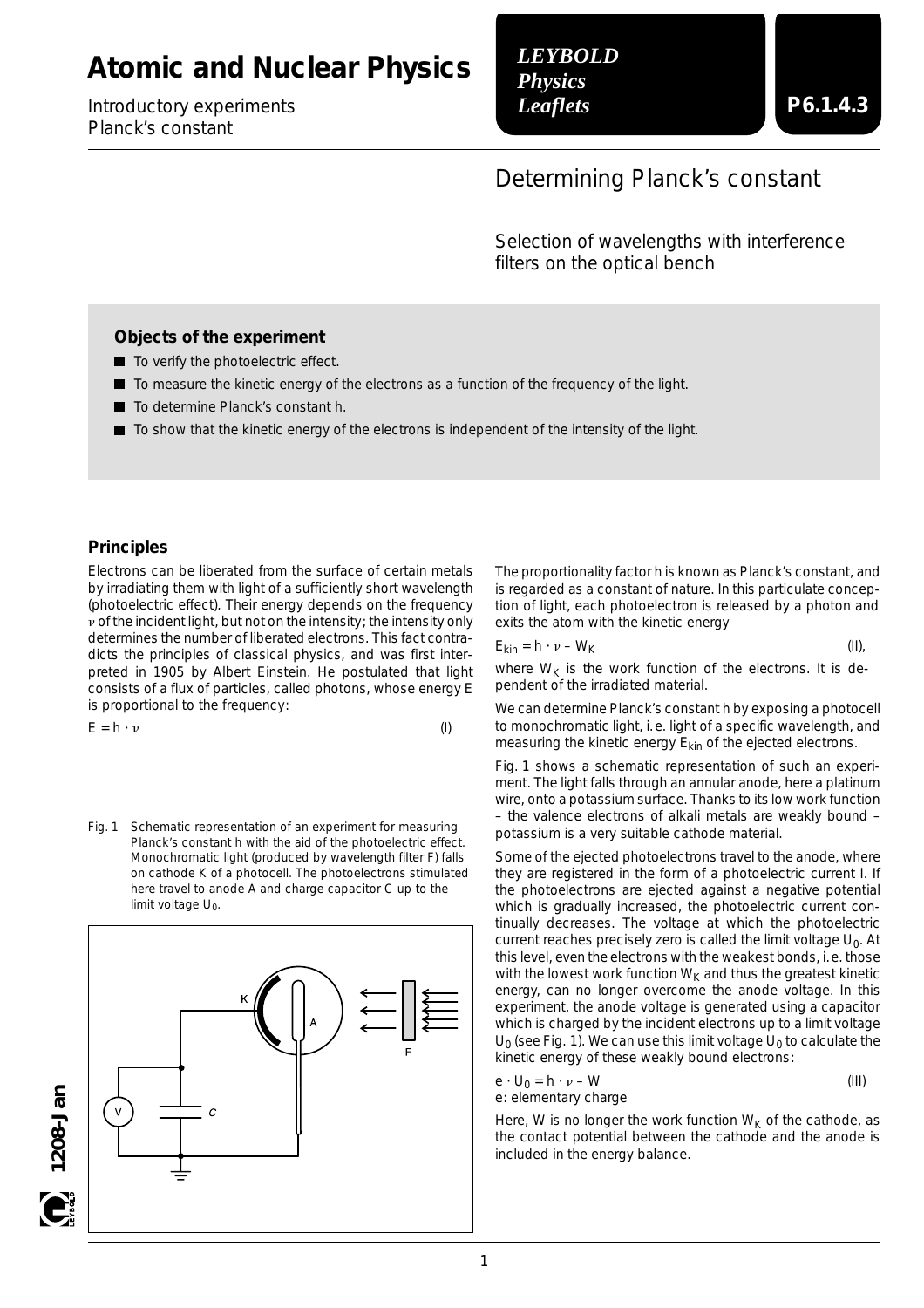## **Apparatus**

| 1 Photo cell for determining Planck's constant                             | 55877  |
|----------------------------------------------------------------------------|--------|
| 1 Basic device for photo cell                                              | 558791 |
| 1 High pressure mercury lamp<br>1 Lamp socket E27 on rod for high-pressure | 45115  |
| mercury lamp                                                               | 45119  |
| 1 Universal choke, in housing, 230 V, 50 Hz.                               | 45130  |
| 1 Lens in holder, $f = +100$ mm $\ldots \ldots \ldots$                     | 46003  |
| 1 Iris diaphragm in holder                                                 | 46026  |
| 1 Filter revolver                                                          | 558792 |
| 1 Interference filter 578 nm                                               | 468401 |
| 1 Interference filter 546 nm                                               | 468402 |
| 1 Interference filter 436 nm                                               | 468403 |
| 1 Interference filter 405 nm                                               | 468404 |
| 1 Electrometer amplifier                                                   | 53214  |
| 1 Plug-in unit 230 V AC/12 V AC                                            | 562791 |
| 1 STE capacitor, 100 pF, 630 V                                             | 57822  |
| 1 STE key switch (N.O.)                                                    | 57910  |
| 1 Voltmeter, DC e.g.                                                       | 531100 |
| 1 Optical bench with standard profile, 1 m<br>or                           | 46032  |
| 1 Auxiliary bench w. swivel joint 0.5 m                                    | 46034  |
| 2 Optics riders, height: 90 mm, width: 50 mm                               | 460352 |
| 3 Optics riders, height: 120 mm, width: 50 mm                              | 460357 |
| 2 Clamping plugs                                                           | 590011 |
| 1 Straight, BNC                                                            | 50110  |
| 1 BNC adapter for 4-mm socket, 1-pole                                      | 50109  |
| 1 Coupling plug                                                            | 34089  |
| 1 Distribution box                                                         | 50204  |
| Connecting leads                                                           |        |
|                                                                            |        |

The measurements are conducted for various wavelengths  $\lambda$ and frequencies

$$
\nu = \frac{C}{\lambda} \tag{IV}
$$

*c:* speed of light in a vacuum

of the incident light. When the frequency of the incident light increases by  $\Delta v$ , the electron energy increases by  $h \cdot \Delta v$ . The limit voltage must be increased by  $\Delta U_0$  to compensate for the rise in the photoelectric current.

## **Safety notes**

The high pressure mercury lamp also emits light in the UV range, and can thus damage the eyes.

- Never look into the direct or reflected beam of light  $\blacksquare$ from the high pressure mercury lamp.
- Observe the Instruction Sheet for the high pressure mercury lamp.

When we plot the limit voltage  $U_0(v)$  as a function of  $v$ , equation (III) gives us a straight line with the slope:

$$
\frac{\Delta U_0}{\Delta v} = \frac{h}{e} \tag{V}
$$

For a known elementary charge *e,* this gives us Planck's constant *h.*

In this experiment, narrow-band interference filters are used to select the wavelengths; each filter selects precisely one spectral line from the light of a high-pressure mercury lamp. The wavelength specification on the filter refers to the wavelength of the transmitted mercury line.

## **Setup**

#### **Optical setup:**

*Note: The high-pressure mercury lamp reaches its full intensity after a ten-minute warm-up period.*

*Switch on the high-pressure mercury lamp when you begin setting up the experiment, so that you can start measuring as soon as you are finished.*

Fig. 2 shows the experiment setup; the position of the left edge of the optical riders is given in cm.

- Connect the universal choke to the mains via the distribution box.
- Mount the high-pressure mercury lamp at the marked position using an optical rider ( $H = 90$  mm), connect it to the universal choke and switch it on.
- Mount the photocell at the marked position using an optical rider ( $H = 90$  mm); remove the cover and align the photocell so that the coated black surface is facing the mercury lamp.
- Mount the iris diaphragm on the optical bench at the marked position using an optical rider ( $H = 120$  mm).
- Mount the lens at the marked position using an optical rider (H = 120 mm) and adjust its height so that the center of the lens is at the same height as the center of the iris diaphragm.

The light from the mercury lamp should now produce a sharp light spot on the black coating (the sensitive area) of the photocell. The light should not fall on the metal ring nor on the part of the black-coated area to which the contacts are attached. The edge zones should not be illuminated either.

To ensure that this is so, carry out the following procedure, repeating as often as necessary to produce the optimum image:

- Vary the height of the iris diaphragm and the lens so that the light spot falls on the black zone of the photocell; make sure that the center of the lens is always on the same level with that of the iris diaphragm. You may also need to adjust the height and inclination of the photocell (using the screws below the base).
- Using the iris diaphragm, adjust the size of the light spot so that it illuminates the largest possible area of the black zone of the photocell, without shining on the outer zones, the metal ring or the contacts on the black coating.
- Focus the light spot as necessary by moving the lens along the optical bench.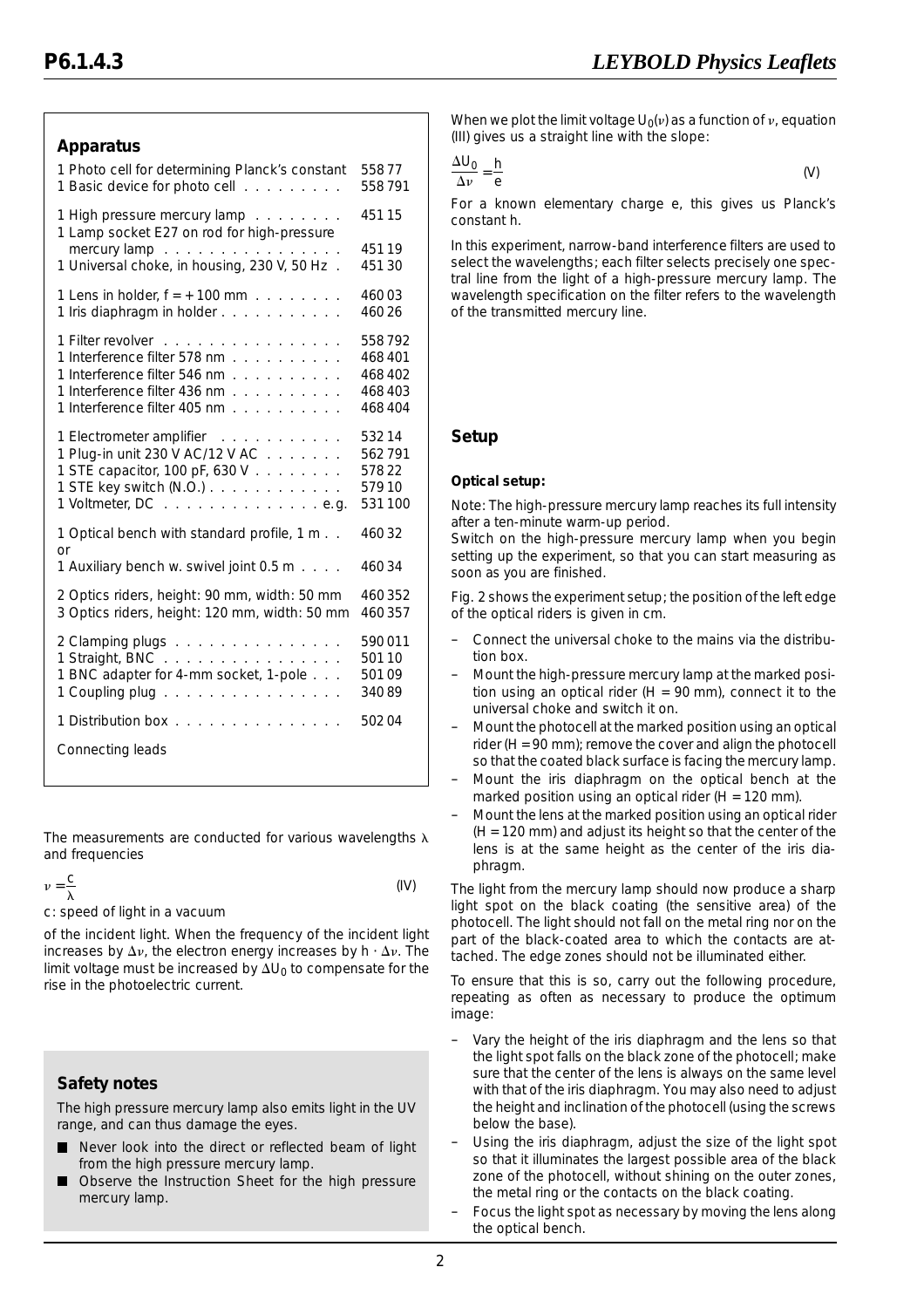

- Fig. 2 Experiment setup on the optical bench with positions in cm for the left edge of the optical riders.
	- **a** high pressure mercury lamp
	- **b** iris diaphragm
	- **c** lens, *f* = 100 mm
	- **d** revolver with interference filters
	- **e** photocell

*Note: once you have adjusted the experiment setup, be sure not to change the setup again.*

- Place the cover on the photocell.
- Place the filter revolver with iris diaphragm directly in front of the photocell using an optical rider ( $H = 120$  mm) and connect the iris diaphragm of the filter revolver with the cover of the photo cell to prevent scattered light from reaching the photocell.





### **Electrical assembly:**

The photoelectrons incident on the metal ring of the photocell charge a capacitor, generating the limit voltage U<sub>0</sub> required for determining the kinetic energy. The electrometer amplifier is used to measure the voltage at the capacitor.

Set up the electrometer amplifier circuit as shown in Fig. 3.

- Attach terminal plug **(f)** and connect the 100 pF capacitor and the key switch.
- Attach coupling plug **(g)**, the BNC/4 mm adapter and the straight BNC and connect these to the gray screened cable of the photocell.
- Connect both black cables **(b)** of the photocell to the ground connection on the electrometer amplifier.
- Connect the multimeter to the output of the electrometer amplifier.

Also:

- Connect the plug-in supply unit (12 V) to the electrometer amplifier and plug it in via the distribution box.
- Connect the optical bench (and possibly the rod of the basic device of the photocell) to the ground connection of the electrometer amplifier, and connect this terminal to the external ground of the distribution box.